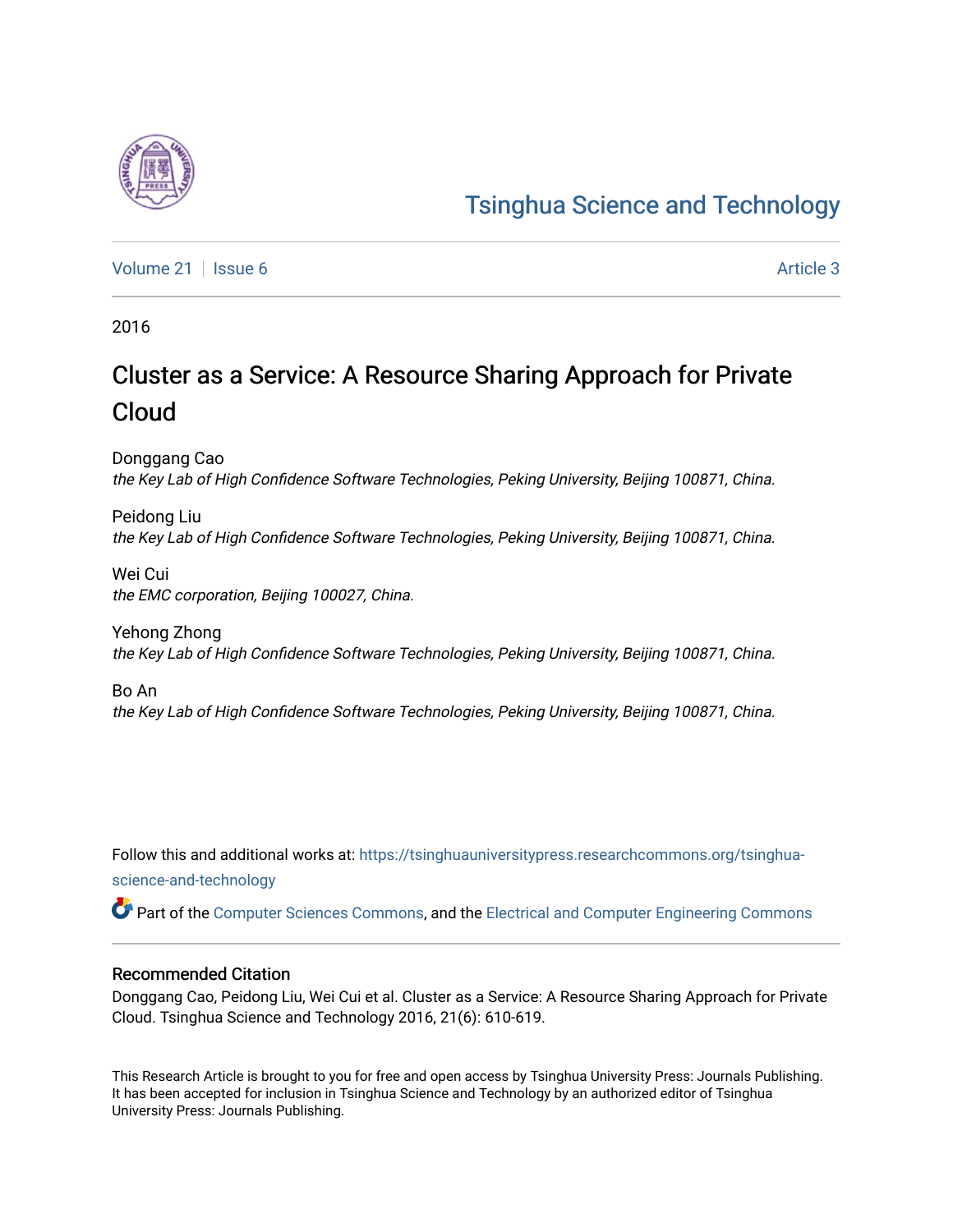# Cluster as a Service: A Resource Sharing Approach for Private Cloud

Donggang Cao\*, Peidong Liu, Wei Cui, Yehong Zhong, and Bo An

Abstract: With the rapid development of cloud computing and big data processing, an increasing number of application frameworks are being considered to run in a "cloud way". This development brings about several challenges to the enterprise private cloud computing platform, e.g., being able to run most existing heterogeneous applications, providing scalability and elasticity support for newly emerged frameworks, and most importantly, sharing cluster resources effectively. In this paper, we propose a new service model, namely, Cluster as a Service (ClaaS), which is suitable for medium- and small-sized data centers to solve these problems in a relatively easy and general way. The idea behind this model is virtualizing the cluster environment for distributed application frameworks. Most applications can directly run in the virtual cluster environment without any modification, which is a great advantage. Based on lightweight containers, we implement a real system of ClaaS named Docklet to prove the feasibility of this service model. Meanwhile, we preliminarily design the definition of applications to make them easy to deploy. Finally, we present several examples and evaluate the entire system.

Key words: cloud computing; virtual cluster; Cluster as a Service (ClaaS); software definition

# 1 Introduction

At present, many enterprises are facing the problems of running an increasing number of application frameworks with limited resources. With the rapid development of cloud computing and big data processing, application frameworks for parallel computing are being developed continually. Although the newly emerged cloud computing and big data processing frameworks such as Hadoop, Spark, and Storm are becoming popular, many traditional distributed and parallel application frameworks such as MPI and OpenMP still play important roles. Almost every parallel application framework,

whether traditional or not, requires a physical cluster to run effectively. However, most small- and mediumsized enterprises and organizations only have limited computing resources. They are unable to set up a cluster exclusively for every single application framework in need because these resources are costly and wasteful. Therefore, enterprises are in urgent need of an effective and easy approach of sharing a physical cluster among multiple frameworks to improve resource utilization. Simultaneously, different users in the same enterprise may demand separate replicas of the same framework. For example, a user needs to run some machine learning jobs on Spark but does not want to share an instance with others for privacy reasons; thus, multi-user and multi-instance support is also expected.

Several studies about sharing cluster resources among multi-frameworks have already been conducted.  $Mesos<sup>[1]</sup>$  is one of the most typical methods. However, Mesos is not flexible and not easy to support new frameworks. It requires programmers to write scheduling codes for the to-be-supported framework, which is a great burden and sometimes difficult task for non-experts. Moreover, in Mesos, one instance of each framework is typically shared by all users, which means

<sup>-</sup> Donggang Cao, Peidong Liu, Yehong Zhong, and Bo An are with the Key Lab of High Confidence Software Technologies, Peking University, Beijing 100871, China. E-mail: caodg@ pku.edu.cn.

<sup>-</sup> Wei Cui is with the EMC corporation, Beijing 100027, China. E-mail: wei.cuiz2@emc.com.

To whom correspondence should be addressed. Manuscript received: 2016-06-30; revised: 2016-08-19; accepted: 2016-10-03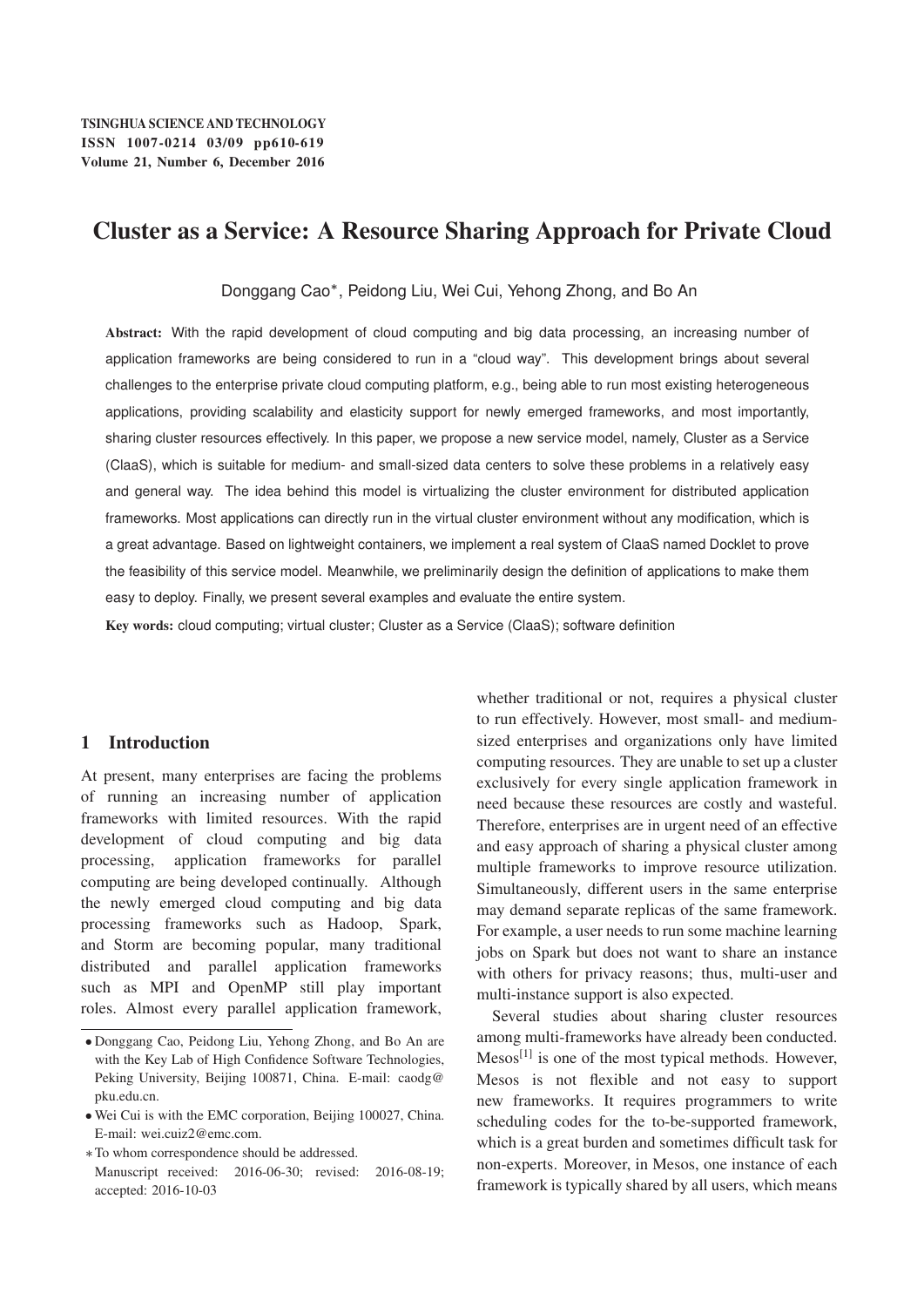Considering the problems above, this paper proposes Cluster as a Service (ClaaS), a resource sharing approach for private cloud environment. The main design goal of ClaaS is to build a scalable, efficient, and easy-to-use system to manage physical resources and provide virtual clusters as services to an enterprise's trusted users. Users can easily create a virtual cluster environment online and run applications such as Spark and MPI in this environment through WEB interface. ClaaS has the following capabilities and advantages. First, a reliable resource management and job management mechanism is needed. Second, the virtual cluster provides reliable communication methods between parallel processes inside to form a distributed entity. Third, the system automatically builds a virtual private network for distributed framework on demand. Finally, as the load of applications differs from each other, the virtual cluster of ClaaS is elastic to achieve high resource utilization.

According to the idea of ClaaS, we have developed a scalable lightweight cloud system called Docklet. Docklet takes advantage of Linux Container  $(LXC)^{[5]}$ , which is proven to be more efficient and appropriate to our requirements of ClaaS than other methods $[6]$ . Software-defined technologies are utilized to help manage and virtualize cluster resources. ClaaS provides very simple interfaces for general purpose applications. Many applications have been deployed into the Docklet platform, such as Qemu VMs, VNC X11 Remote Desktop, Spark, Storm, MPI, Hadoop MapReduce, HDFS, Akka, Erlang, RabbitMQ, and Jupyter. All these applications can be accessed through WEB interface using a modern browser, which is convenient for enterprise users.

The rest of the paper is organized as follows. Section 2 provides some related work. Section 3 discusses the concept of ClaaS and beneficial points of constructing Vclusters. Section 4 describes the Docklet system based on ClaaS model. Section 5 explains implementation details of Docklet. Some examples and evaluations are given in Section 6 to demonstrate the rapid deployment of services and scalable effect of multi-host applications. Finally, we draw conclusions and explain future work in Section 7.

### 2 Related Work

Hindman et al.<sup>[1]</sup> presented Mesos, a task-oriented engine for resource allocation, to isolate many configurations at the IaaS layer. Mesos is beneficial for users to concentrate more on applications while limiting special infrastructural requirement. However, Mesos has difficulty in supporting new frameworks, and many additional steps are necessary to run something new on it. In the worst case, source codes of applications must be modified for platform adaption. Moreover, Mesos lacks multi-user isolation support, and it concentrates more on resource scheduling than offering cluster services. In our work, new frameworks can be easily supported through software-defined technologies, and we provide approaches for multi-user support.

Felter et al.<sup>[7]</sup> compared the performance of traditional Virtual Machine (VM) deployments and LXCs, and the researchers conclude that LXC equals or exceeds VM performance in all cases tested. In our work, virtualizing is based on LXC rather than VM for performance reasons. Although many public clouds use Docker in VM to obtain advantages of both methods, we attempt to solve the problems that might occur using LXC.

Doelitzscher et al.[8] described a purely cloud approach that provides on-demand high-performance computing for research projects and e-Learning in a private cloud. This approach can be extended to use Amazon's public cloud infrastructure as needed. Similarly, Brock and Goscinski<sup>[9]</sup> proposed the idea of exposing a cluster as a service in a cloud. Unlike in their work, ours focuses more on building an efficient and easy-to-use ClaaS platform for different frameworks. We also allow over-provisioning if some deployed virtual clusters are not in use.

Openstack $[10]$  is a cloud operating system to allocate OS environment of node-unit, which is compatible with numerous mainstream applications, without the need to modify their source codes. However, this approach lacks efficiency and scalability for many distributed and elastic frameworks. It works at the IaaS level, so it is not friendly to distributed application frameworks. Moreover, building, managing, and using a private cloud platform via tools like Openstack is a heavy and difficult task. These tools come without any cluster management methods as we supposed.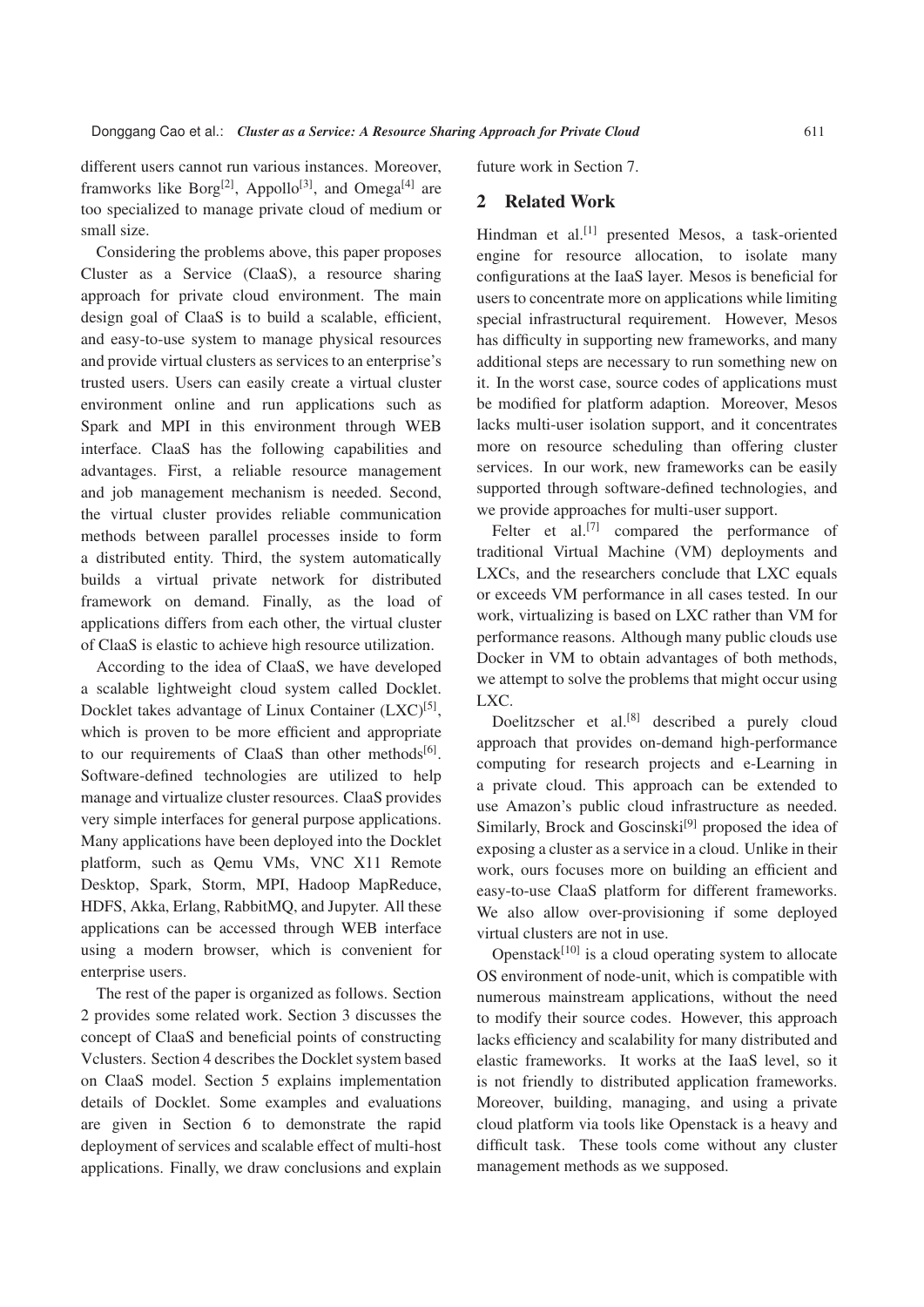## 3 ClaaS and Vcluster

ClaaS is different from the single-node service provided by IaaS and the application interfaces to programs provided by PaaS. It describes a general method to define applications of different types, achieving good compatibility, efficiency, and scalability for applications on enterprise private cloud.

#### 3.1 Vcluster and why it is suitable

Virtual Cluster (Vcluster) provides an integral view of a logical cluster for its owner to control exactly one kind of application framework. Every Vcluster consists of a series of distributed and isomorphic nodes. Thus, ClaaS provider can dispatch different applications separately into different Vclusters. The design of such Vcluster has the following beneficial characteristics:

Flexibility: Each node in Vcluster provides an environment similar to traditional VM, and new frameworks can be easily supported and extended simply by creating new Vclusters.

Extensibility: Multiple nodes in the same Vcluster can be naturally executed on different machines to make use of multiple physical resources for a single framework.

Scalability: Each Vcluster allows the applications inside to control the life cycle of working nodes conveniently, which is beneficial for frameworks to schedule for the elastic use of resources.

Definability: A Vcluster can be described and reconstructed using software definition technology. Owners can define features including distributed architecture, migration policies, and execution scripts, thereby demonstrating good flexibility. Moreover, this procedure is independent of hardware topology, as depicted in Fig. 1.

As Fig. 1 shows, this kind of service model provided by ClaaS is beneficial for users to operate in an IaaS environment. It can also be used for installing



Fig. 1 Multiple Vcluster for multiple tenants.

distributed frameworks as PaaS mode.

#### 3.2 Software defined technology toward ClaaS

Several technologies that are emerging in virtualization promote the generation of software definition, which brings about an improvement in constructing devices by feasible software protocol instead of fixed hardware topology. These technologies include Software Defined Network, Software Defined Storage, and Software Defined Datacenter.

Software definition is applied to ClaaS, and it is named Software Defined Vcluster. Software Defined Vcluster requires users to define Vcluster with several options that are sufficient for ClaaS provider to build logical clusters, handle multiple cases of cluster status, and execute internal applications.

The advantage of Software Defined Vcluster consists of the following two aspects:

Reducing the complexity of cluster deployment. Users need not set up nodes manually but simply provide simple policies about what each Vcluster should do to handle certain cases such as scaling, recovery, and migration.

Simplifying the management of distributed services. Vcluster and applications inside can be shared by multiple users and coherently rebuilt at any time, which reduces the burden of both administrators and users.

#### 4 Design of Docklet

Docklet is a system designed to support ClaaS. It is now open source on Github. We begin the description of Docklet by explaining its target environment and discussing the design goals of Docklet and Docklet architecture.

#### 4.1 Target environment and problems

Docklet is designed for enterprises with a medium- or small-scale data center, and it is used mainly by trusted enterprise employees.

Take Software Engineering Institute (SEI) of Peking University as an example. The data center in SEI consists of about 10+ high-performance computers and a high-speed LAN. Staff and students make use of them for various purposes, such as web portal servers, machine learning tasks, distributed algorithm experiments, and other diverse programs running on them. Some are long-term jobs that require a stable environment, whereas some are for experiments that run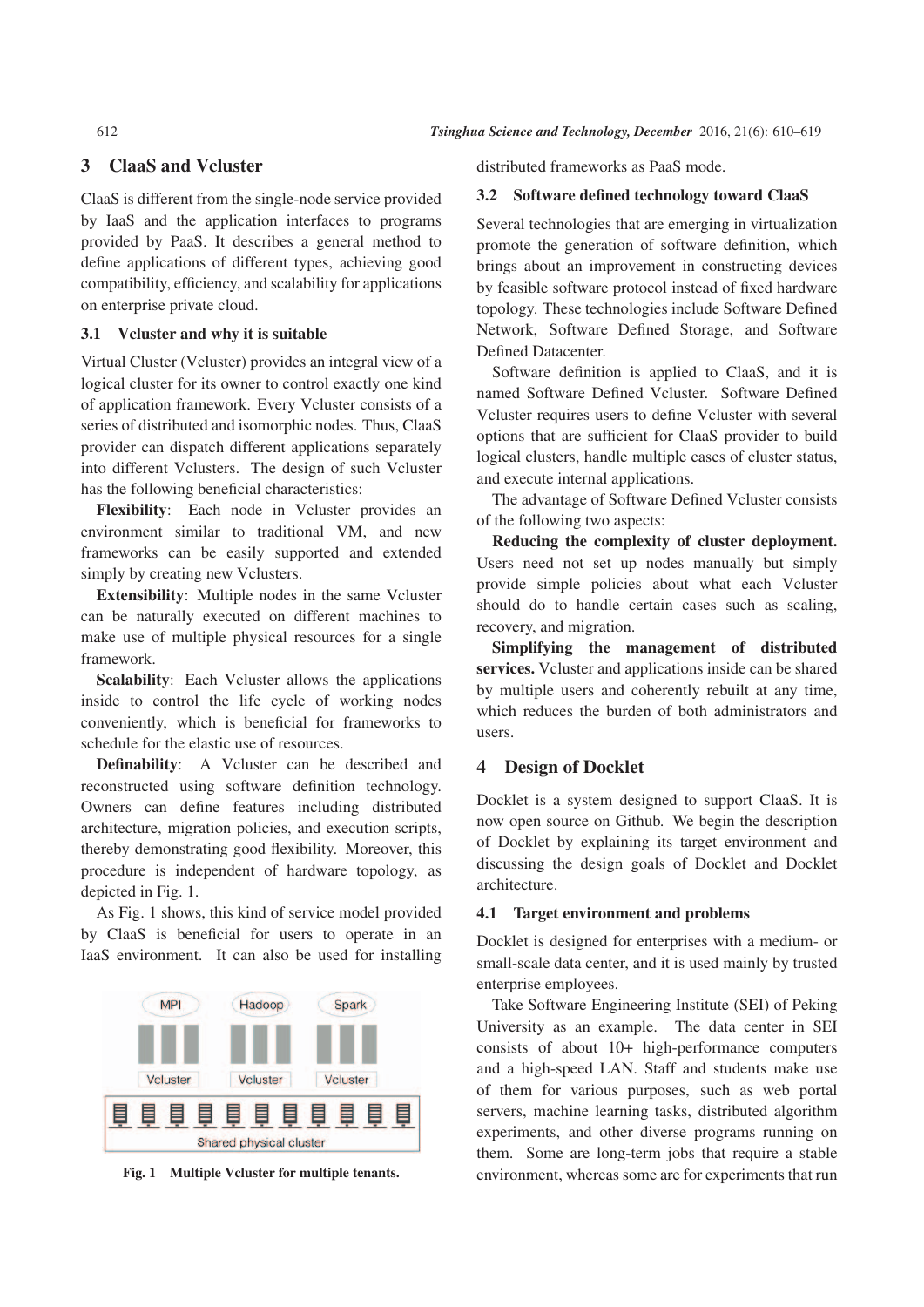occasionally.

Currently, the SEI data center uses IaaS for resource sharing, which has some problems. To meet the requirements of all the abovementioned diverse jobs, VMs are used to share the physical resources. Users have their own VM on physical servers. Therefore, data center administrators often have to deal with problems like reinstalling the system and reallocating VMs. Users also complain of many issues such as having to manually set up the environments for distributed applications and resource shortage.

Therefore, we design Docklet to provide better resource sharing than the current IaaS approach.

#### 4.2 Design goals

Docklet aims to provide robust and elastic Vcluster services on small-sized data centers for researchers or employees. Given that these users are used to working in the environment of physical machine or VM and will not spend an extensive amount of time for learning to use a new ClaaS system, we aim to provide logical/virtual clusters that can be used in the traditional way that users are familiar with. Some convenient features are also introduced in Docklet. For instance, with definitions in software, users can build a specific Vcluster within a very short time and execute services or frameworks automatically as soon as the Vcluster starts up. Low consumption of physical resources and high performance are demanded, so we turn to LXC to pursue characteristics that traditional VMs like KVM and XEN have difficulty in achieving. LXC is also simple to use and manage compared with other container technologies such as Docker.

Elasticity of Vclusters in Docklet is required for distributed programs or frameworks such as Hadoop and Spark. Users or programs inside the Vcluster can control the scale of Vcluster in our design. To open Docklet for extension and supervision, Docklet should provide an easy-to-use interface. We use HTTP protocol in the current version so that only web browsers are needed to access Docklet services.

#### 4.3 Overview

A user view of Docklet is shown in Fig. 2. Users can access resources via a workspace, which is the user's working space and mainly consists of applications and data. Users perform jobs such as running applications and analyzing data in the workspace. Each workspace is supported by one Vcluster. Vcluster is a unit for



Fig. 2 User's perspective of one Vcluster and workspace.

resource management. A Vcluster consists of some virtual nodes and a private network. Users can manage their jobs by creating, restarting, and scaling in and out the Vcluster in browsers. Moreover, each workspace provides a portal for users to perform operations on nodes. Nodes are isolated from each other, and only nodes from the same workspace are connected by the network, that is, nodes in one workspace cannot affect nodes in other workspaces. A virtual node is LXC.

Nodes in Docklet are created from node images, which are similar to VM images or Docker images. Docklet has a simple but powerful mechanism to build, share, and use images for different enterprises. When we want to support a new framework in Docklet, we can create the appropriate environments of that framework in a virtual node and then save the node snapshot as images. If we select to share this image, all users in Docklet can see it and make use of it, which is highly convenient.

Figure 3 shows the main components of Docklet. We use a web server to show users a graphic interface and an http server to handle requests. Docklet Core is the backend. Docklet Core consists of a master process that manages worker daemons running on each cluster node and records the status of all Vclusters, physical nodes, and users.

The master handles requests and decides whether the Vcluster should be deployed and where it should be located in consideration of the status of physical machines and workload of existing Vclusters. Once the master decides to build a Vcluster, it passes the message to a proper worker to start the container of the specified image. Subsequently, network topology of this Vcluster will be constructed, and communications between containers in a Vcluster will be guaranteed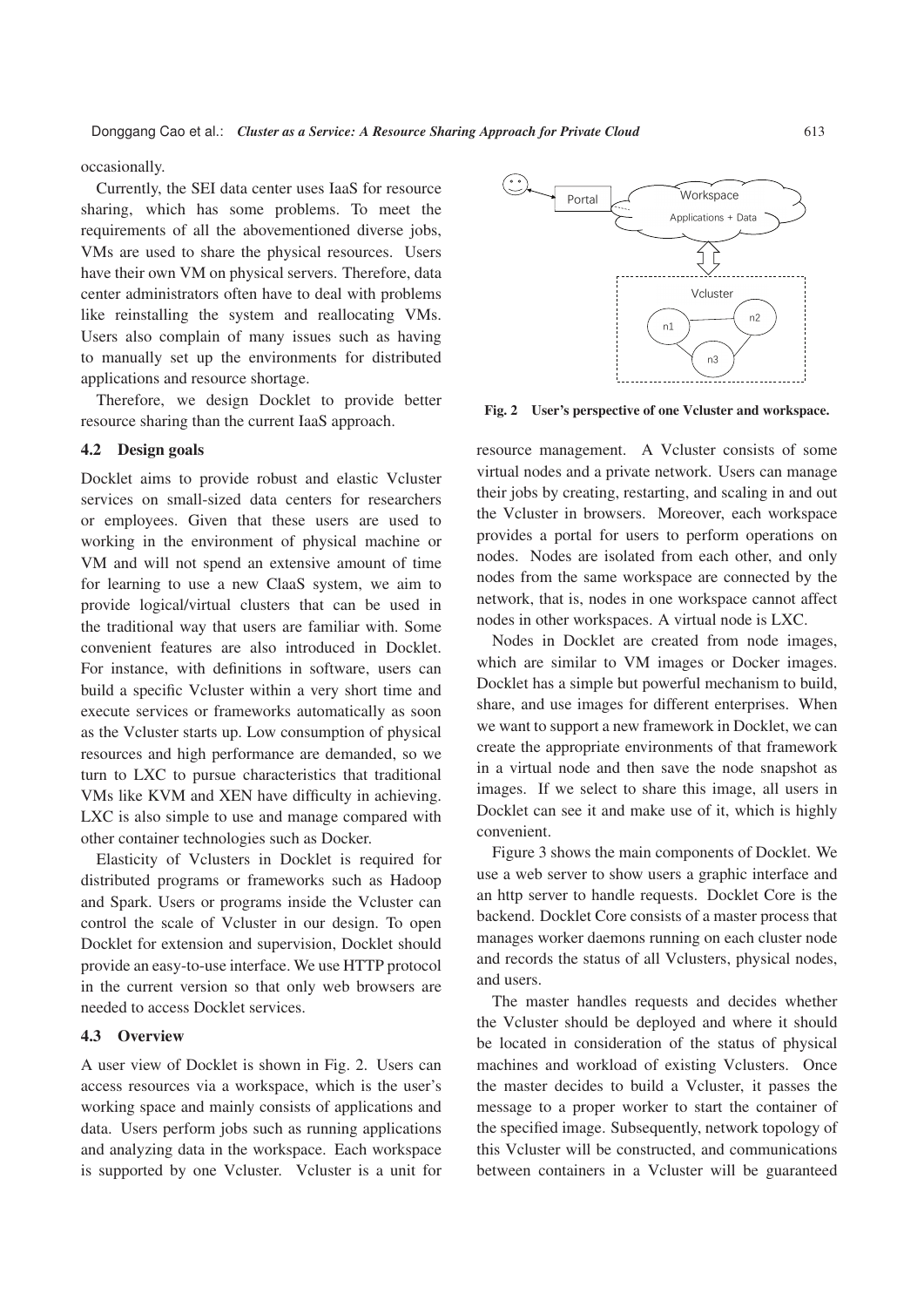

Fig. 3 Architecture of Docklet.

by the network component. We use LVM and AUFS to store snapshots (or images) of containers so that containers can be easily saved, replicated, and shared to other users. Simultaneously, the status of physical resources and Vclusters can be seen by the monitor.

With Docklet, users can create a dynamic elastic cluster through web browsers with software environment ready to run their tasks (for example, start to run Spark tasks without any configuration). The cluster can be stopped or restarted at any time and shared to others. When tasks are running, users can see the status of the cluster in a webpage. Once the tasks are finished, the cluster can be destroyed and resources are released for new clusters.

Docklet is easy to use for administrators. Docklet can be installed and executed in only several instructions because many tools are used for simplifying this complex task. Moreover, regardless which node the user is controlling, the user interfaces (which will be discussed in the next section) can be identically invoked to obtain or set the properties of Vcluster, such as querying for the number of nodes in Vcluster.

Docklet provides a portal externally for each workspace to allow users from an external network to interact with a certain node directly. We use Jupyter, an open-source project, to achieve functions of controlling workspaces in browsers. Docklet is designed to make every node in one Vcluster completely connected in a sub-network, so users have access to every node by visiting the portal.

In summary, Docklet system has the following characteristics.

Isolation: Docklet uses multiple measures to keep nodes away from incidents that can harm other nodes and the external environment, including CGroup, Capacity Drop, Namespace, NetFilter, Apparmor, and Filesystem Quota.

Efficiency: One physical machine can be shared by nodes in Vclusters for multiple users, which is beneficial for the efficient use of resources provided by a limited number of machines.

Simplification: Docklet is highly convenient for users to deploy a cluster-based application quickly because it performs many complex and tedious configuration jobs for each Vcluster automatically, such as sub-network connection, data sharing spaces, and allocation of open-ssh keys for authorization.

Transparency: Regardless which machine a virtual node is laid on, the perspective from the internal environment of this node is no different in terms of network IP, root file system, and shared data, even after the node is migrated from one machine to another.

### 5 Design of Docklet

#### 5.1 Interface

For ease of introspection and open extension, Docklet API is designed in a RESTful style. Flask is used to handle HTTP requests and reduce work such as token management. When a user tries to login Docklet, a token will be generated for the following instructions and it will expire after some time. All HTTP requests sent to Docklet master shall contain a valid token or they will be ignored. Docklet master deals with all requests and may send instructions to Docklet workers when necessary.

Authentication of users is conducted by a module named UserManager, which uses Flask-SQLAlchemy, a package of Flask, to store user information. Additionally, PAM authentication is available, and we provide a plugin to enable external login methods. For example, IAAA authentication of Peking University can be used in our instance of Docklet.

All APIs are carefully designed to describe their meaning precisely. Some important APIs are listed in the table below. In these APIs, response content types are all "application/json".

```
1 POST /cluster/create/
2 Create an original workspace/Vcluster for
   3 a specific user
4 Parameters
5 {
       "token": "string",
           7 //indicating the user's information
       "clustername": "string",
```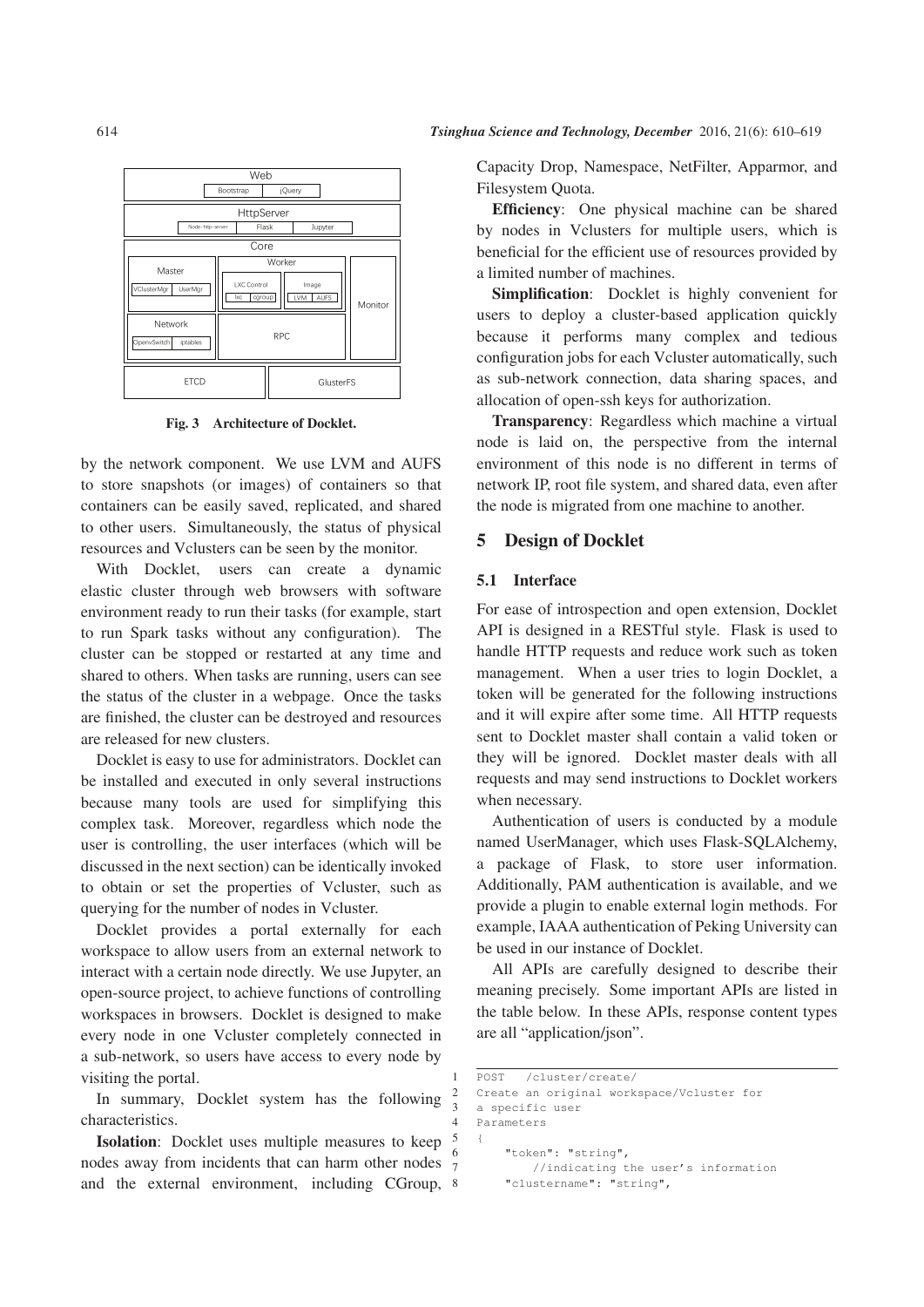Donggang Cao et al.: *Cluster as a Service: A Resource Sharing Approach for Private Cloud* 615

```
9 //name of the workspace to be created
10 "imagename": "string",
11 // name of the image that will be used
12 "imagetype": "string",
13 //type of the image
14 "imageowner": "string",
15 //owner of the image
16 \quad \exists17 Response Class (Status 200)
18 {
19 "success": "string",
20 //indicating if the instruction succeeded
21 "message": "string",
22 //error message
23 }
                                                 17 }
```

```
1 POST /cluster/start/
2 Start all containers in a workspace
3 Parameters
\overline{4}5 "token": "string",
6 //indicating the user's information
7 "clustername": "string",
8 //name of the workspace to be started
9 }
10 Response Class (Status 200)
11 {
12 "success": "string",
13 //indicating if the instruction succeeded
14 "message": "string",
15 //error message
16 }
```

```
1 POST /cluster/save/
2 Duplicate a container?s content to an image
3 Parameters
4 {
5 "token": "string",
6 //indicating the user's information
7 "clustername": "string",
8 //name of the workspace that
9 // the container is in
10 "image": "string",
11 // name of the image that will be created
12 "description": "string",
13 //description of the image
14 "containername": "string",
15 //name of the container
16 "isforce": "string",
17 //if this instruction will be executed
18 \frac{1}{2} by force (with a -f flag)
19 }
20 Response Class (Status 200)
\begin{array}{cc} 21 & \text{f} \\ 22 & \text{f} \end{array}"success": "string",
23 /indicating if the instruction succeeded
24 "message": "string",
25 //error message
26 }
```

```
3 Parameters
```
 $\overline{4}$ 

```
5 "token": "string",
6 //indicating the user's information
7 //"con_id" is the identifier of container
8 //"issue" is "cpu_use" or "mem_use" or
9 // "disk_use" or "basic_info" or "owner"
10 \rightarrow11 Response Class (Status 200)
12 \t 1213 "success": "string",
14 //indicating if the instruction succeeded
15 "moniter": "string"
16 // the result
```
Docklet uses ETCD to monitor the healthy status of physical machines (see Host-X and Y in node pool from Fig. 4), and each machine holds a partial set of nodes from Vclusters of multiple users. Critical data in the system are stored in the Key/Value database provided by ETCD.

User's data are stored in an NFS cluster that is independent of Docklet system. The sharing of data between NFS cluster and Docklet nodes is through a high-speed network. Each user will have his or her own storage share in the NFS cluster. The user's storage will be automatically mounted into Vclusters so that the user can manage data conveniently.

#### 5.2 LXC Controller and Image Manager

Docklet introduces a software definition approach to build Vclusters. In particular, users can write certain configurations and submit them to Docklet to build a Vcluster with specific content and behavior. Moreover, containers can be easily migrated among servers in Docklet. This approach is implemented in LXC Controller and Image Manager.

LXC Controller is a module that manages LXC behaviors such as starting, stopping, and rebooting containers. This module is inside Docklet worker and will be invoked when Docklet master sends instructions of manipulating containers. Containers in Docklet have three statuses (Fig. 5), namely, running, breakdown, and



Fig. 4 Architecture of Docklet implementation.

<sup>1</sup> POST /monitor/vnodes/<con\_id>/<issue>/

<sup>2</sup> Fetch the current status of a node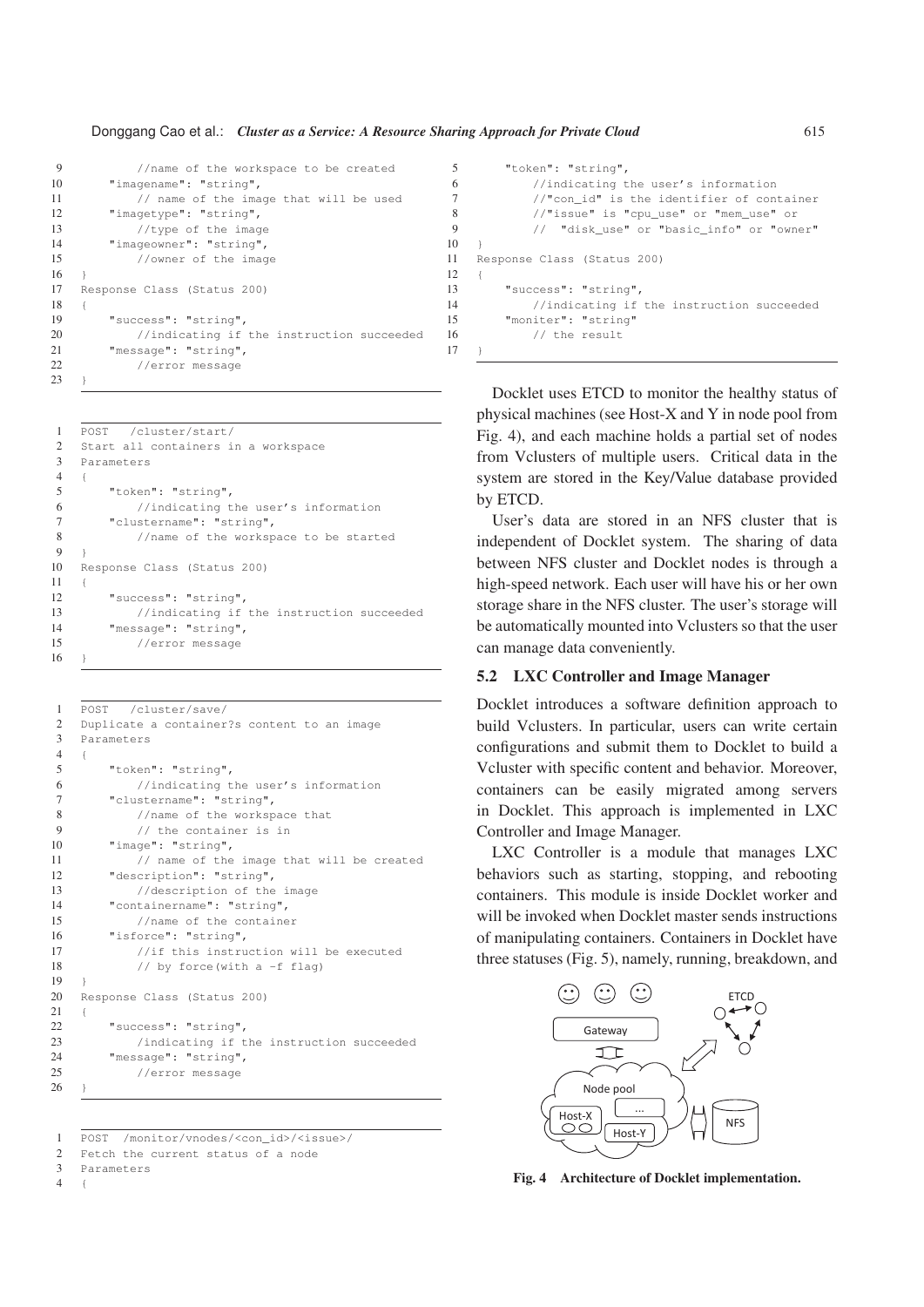

Fig. 5 State diagram of a node.

terminated. When a container in a Vcluster is created, LXC Controller will check if this user has sufficient 5 resource share to support this container. If this machine has enough resource, the LXC configuration is set for  $\frac{1}{8}$ LXC core. On-Create scripts are triggered inside a 9 container once launched, and On-Destroy scripts are triggered before a container is to be destroyed. On- $\frac{1}{12}$ Recovery scripts are responsible for handling abnormal <sup>13</sup> breakdown and turning it into normal running status, which is useful for certain applications to conduct journal recovery or dirty file cleaning.

In Docklet, the disk storage of a container and its configurations can be saved as an image. Image Manager is designed to store and share these images among users. Root-FS of every container is based on Union- $FS^{[11]}$ , similar to Docker10, and consists of multiple Read-Only Layers and single Read-Write Layer. Docklet sets a volume quota to Read-Write Layer for security consideration.

Given that containers can be easily replicated from images in Docklet, we develop an approach for sharing images so that newcomers can easily take advantage of others' work and skilled users can promote their work. For example, a user can start a Spark Vcluster using images made by another user and start to run machine learning programs on it even without ideas of how to deploy Spark on a normal cluster. The only operation needed is to select the image and start a Vcluster with it. This technique is convenient for many people unfamiliar with a specific framework.

The Image Manager will stop a container, replicate its content and configuration when a saving instruction is sent, and transfer it to a special storage linked to a private repository for storage. When a user selects to share an image in his/her private repository, a copy of this image will be shown in the public repository so that everyone can use it.

616 *Tsinghua Science and Technology, December* 2016, 21(6): 610–619

#### 5.3 Network

The network module of Docklet is mainly based on OpenVSwitch, an open-source implementation of OpenFlow<sup>[12]</sup> technology, and some iptables configurations. This module is used to provide a transparent and virtualized sub-network among nodes in the same Vcluster, so that containers of a Vcluster are in a real LAN. A network config template in LXC is shown below.

Network config template in Linux container 2 ##### config ##### 3 lxc.include = /usr/share/lxc/config/ubuntu.common.conf  $lxc(roots = /var/lib/lxc/base/rootfs$  $lxc.utsname = base$ 6 lxc.network.type = veth lxc.network.name = eth0 8 lxc.network.link = docklet-br #lxc.network.veth.pair = baselink  $lxc.network.ipv4 = 172.16.0.10/24$  $lxc.network.jpg .qateway = 172.16.0.1$ 12 lxc.network.flags = up  $lxc.network.mtu = 1420$ 

A network structure of Docklet is shown in Fig. 6. We build GRE tunnels between hosts to connect containers together without extra network devices. When a Vcluster is created in Docklet, a sub-network will be built, and containers will be generated under this sub-network. Public and private SSH keys will also be generated and copied to each container to achieve logging without a password.

#### 6 Experiment and Evaluation

To show the capabilities and effects of Docklet, we perform several experiments on our physical machines. All of the examples and evaluations are based on our Docklet system, which is set up into a cluster composed of three physical machines. Each machine has 400 GB physical memory and 32-core (Xeon E5- 2670 2.60 GHz) CPU. Docklet makes use of CGroup



Fig. 6 Docklet network on multi-hosts.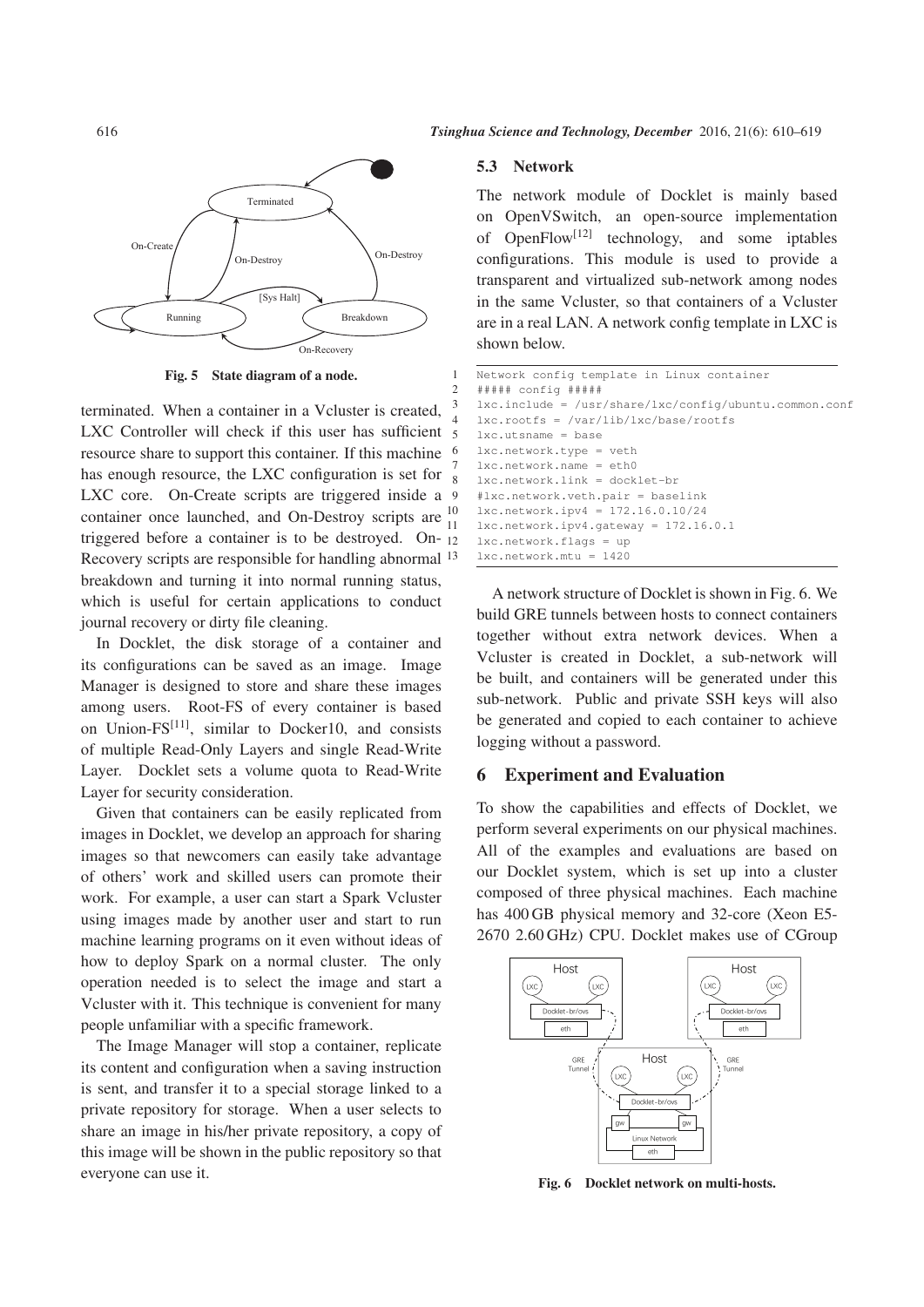to limit every LXC to use at most 1 CPU and 4 GB memory. Extra three machines, each of which contains 3 TB RAID5 Harddisk, are established as global NFS.

#### 6.1 Example: Spark jobs

This example describes how to deploy Spark on Docklet and run tasks on it. The Vcluster has three nodes. The names of the three nodes are host-0, host-1, and host-2 by default. Spark jobs can be initiated by only a few scripts.

|               | Start scripts for Spark                             |
|---------------|-----------------------------------------------------|
| $\mathcal{D}$ |                                                     |
| 3             | root@host-0:"# cd /home/spark                       |
| 4             | root@host-0:/home/spark# ./sbin/start-master.sh     |
| 5             | root@host-0:/home/spark# ssh root@host-1 \          |
| 6             | /home/spark/sbin/start-slave.sh spark://host-0:7077 |
| 7             | root@host-0:/home/spark# ssh root@host-2 \          |
| 8             | /home/spark/sbin/start-slave.sh spark://host-0:7077 |
| 9             | root@host-0:/home/spark# ./bin/spark-submit \       |
| 10            | --master spark://host-0:7077 examples\              |
| 11            | /src/main/python/pi.py 10                           |

#### 6.2 Example: MPI jobs

MPI jobs could also be launched easily. The following commands show an example of compiling and running an MPI program in the three nodes of the Vcluster.

|   | 1 Start scripts for mpi                             |
|---|-----------------------------------------------------|
| 2 |                                                     |
|   | 3 root@host-0:~# cd /nfs                            |
|   | 4 root@host-0:/nfs# mpic++ ./program.cpp -o mpi.bin |
|   | 5 root@host-0:/nfs# mpiexec -hosts host-0,host-1,\  |
|   | $6$ host-2 -n $6$ ./mpi.bin >/nfs/result.out        |

#### 6.3 Example: Scalability of I/O jobs

We evaluate the performance of a Map-Reduce Job in Docklet system in this experiment. The experiment performs a parallel word counting algorithm on files of 14 GB data stored in GlusterFS, and data transmitted between GlusterFS and Docklet nodes are completely through TCP/IP network. Table 1 shows an improved speed-up of I/O jobs.

#### 6.4 Example: Elasticity of Spark GraphX jobs

We conduct a Spark PageRank job in Docklet to verify its elasticity performance. Considering that the

Table 1 Speed-up of I/O jobs with scalable working nodes.

|    |    | NFS text (GB) Serial (min) 24 nodes (min) Speed-up |       |
|----|----|----------------------------------------------------|-------|
| 14 | 14 | 1.6                                                | 8.75  |
| 37 | 32 | 3.0                                                | 10.67 |

calculation complexity of every super-step in PageRank is equivalent and stable, the performance of each superstep varies from time to time according to the change in number of working nodes.

The elasticity manager (invoking scaling in or out at a certain second) in this job will change the number of nodes with time (Fig. 7), and this chart shows how the number of nodes in Vcluster influences the performance of PageRank job. In spark service, a newly connected spark slave usually takes around 10 s to initialize itself and then prepares to boost the performance of jobs. Meanwhile, releasing a spark slave would immediately slow down its performance.

#### 6.5 Network efficiency

All our facilities and statistical results are based on traditional routers and switches, and no advanced hardware is deployed inside our Docklet system. With the topology shown in Fig. 8, we verify the network throughput between every pair of nodes, each of which is either a physical host or a container. In addition, network bridge of each container is established by OpenVSwitch (v2.4.0) GRE Tunnel, called ovs-bridge, and the MTU value of OpenVSwitch devices is set to 1420.



Fig. 7 T-nodes and performance chart.



Fig. 8 Topology of testing environment.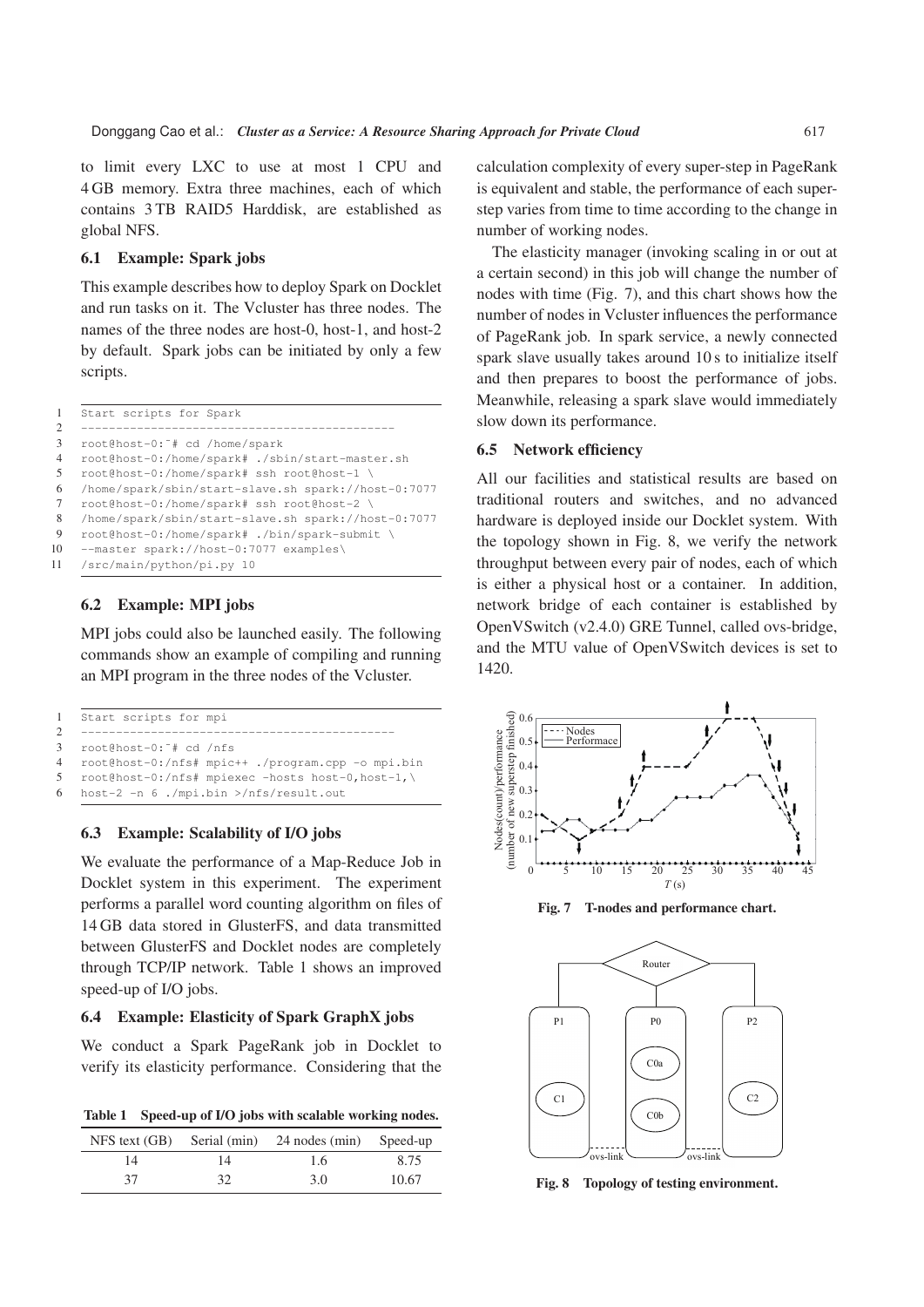P0, P1, and P2 represent physical hosts, and C0a, C0b, C1, and C2 represent containers. The testing result in Table 2 shows that communication through ovsbridge devices will be much slower than through pure physical devices. The throughput between two physical machines can be three times faster than that between two LXCs on two physical machines. Throughput between two containers on the same physical machine is rapid but also slower than the physical method. This finding implies that the network bridge provided by the current OpenVSwitch based on traditional hardware is not as efficient as expected, which should be optimized by VLAN or newly proposed  $SDN^{[13]}$  optimized chip.

#### 6.6 Evaluation: Live migration

The migration of containers would be much faster than traditional VMs in terms of the amount of data transmission of file-system and run-time status. For example, files in file-system are divided into multiple Read-Only layers and one Read-Write diff layer based on Union-FS. Therefore, all Read-Only layers can be synchronized on each machine in advance, leaving the diff layer with size that depends on files changed by run-time applications needed for migration; this feature would reduce the time in transmitting the file block such as VMDK14.

For live migration of run-time states of a container such as memory pages, CPU registers, and network buffers, we use CRIU to conduct a checkpoint of them and recover live states on another machine. With the help of CRIU, LXC provides "lxc-checkpoint" command for live migration, which is supported by OS system: Ubuntu 15.10 (Wily), Linux Kernal v4.2, CRIU v1.72, and LXC v1.1.4.

Compared with live migration of VMs, the total amount of run-time status in a container mainly depends on the actual memory usage apart from memory fragments, which is much efficient than whole data block transmission of VM memory that is based on

Table 2 Data transmission throughput between nodes.

| Source         | Destination      | Throughput (MB/s) |
|----------------|------------------|-------------------|
| P <sub>0</sub> | P <sub>0</sub>   | 924               |
| P <sub>0</sub> | P <sub>1</sub>   | 660               |
| P <sub>1</sub> | P <sub>2</sub>   | 662               |
| P <sub>0</sub> | Coa              | 398               |
| P <sub>0</sub> | C <sub>1</sub>   | 364               |
| Coa            | Coa              | 772               |
| Coa            | C <sub>0</sub> b | 395               |
| Coa            | C <sub>1</sub>   | 227               |
| C1             | C <sub>2</sub>   | 231               |

loop copying of dirty pages within a long time. Table 3 presents the time cost and data size for live migration of a container based on CRIU.

"C 1M int" means the total memory cost of services inside a container is equal to a sequential 1M-size integer array (such as "new int $[1 << 20]$ "). Similarly, "N 10M int" means the total memory cost is equal to a non-sequential 10M-size integer linked list (such as a 10M-length linked list created by C++ structure like "struct node node\* next; "). T(chk) is the time CRIU conducts a checkpoint for a run-time container, T(rec) is the time CRIU performs live recovery of a container, and S(data) is the total size of intermediate status of a run-time container to copy from one host to another.

#### 7 Conclusion and Future Work

This paper presents the concept of the ClaaS model for general purpose and a simple implementation of the Docklet system, which has the advantages of both OpenStack and Mesos, providing scalability, compatibility, and software definition for many application frameworks.

ClaaS is an effective and easy-to-use model for sharing a physical cluster among several frameworks. It extremely simplifies the process of deployment and configuration of various applications (especially for distributed applications), which can be shared by multiple users and rebuilt at any time by software protocol easily. The Docklet platform can generate equivalent Vclusters independently from fixed hardware topology, with some mechanisms specifically designed to make containers function better in a network environment. Several policies can be used by users to handle migration and booting priority of nodes. The final evaluation results show that the scaling and elastic effect of Vcluster is good.

Future work includes optimization of load balancing for fine-grained nodes on each machine and smart

Table 3 Relations between run-time containers using different memories and their time costs and intermediate data size.

| Memory usage    | $T(chk)$ (s) | $T$ (rec) (s) | $S(data)$ (Byte)   |
|-----------------|--------------|---------------|--------------------|
| 0M int          | 0.199        | 0.116         | $5.70\times10^{6}$ |
| C 1M int        | 0.275        | 0.131         | $9.80\times10^{6}$ |
| $C$ 10M int     | 0.623        | 0.158         | $4.49\times10^{7}$ |
| $C$ 100M int    | 3.906        | 0.274         | $3.96 \times 10^8$ |
| $C200M$ int     | 8.308        | 0.413         | $7.87\times10^{8}$ |
| N 1M int        | 0.535        | 0.149         | $3.71 \times 10^7$ |
| N 10M int       | 3.263        | 0.227         | $3.18 \times 10^8$ |
| $N$ 100 $M$ int | 27.864       | 24.202        | $3.13\times10^{9}$ |